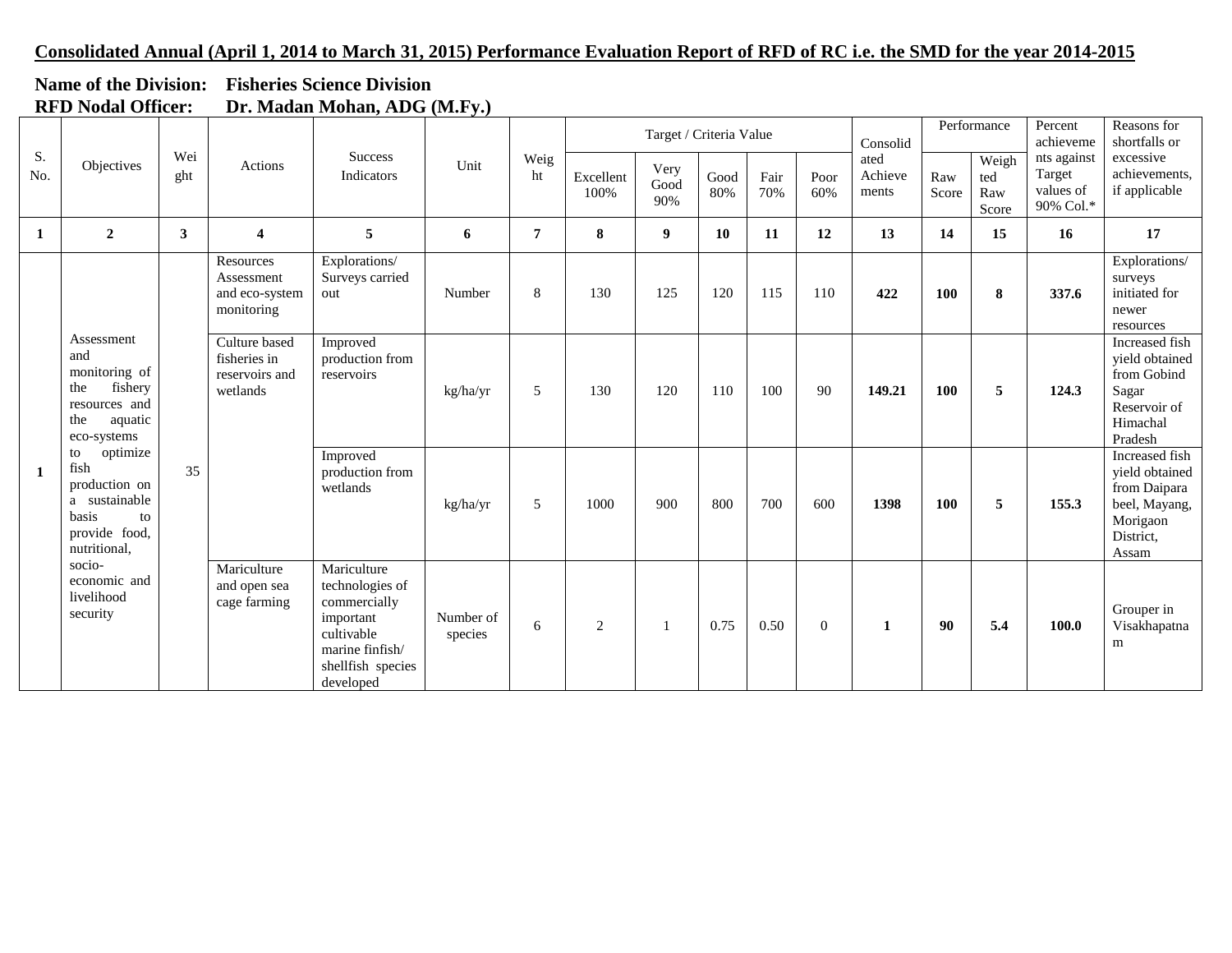|                |                                                                                                                                           | and<br>of fish<br>tools |                                                                                                                                        |                                                                                                                      |                       |                |                | Cataloguing<br>classification<br>biodiversity<br>using classical | Fish biodiversity<br>database<br>updated, species<br>added | Number         | 6              | 60                      | 50         | 40                      | 30    | 20                                                                    | 125 | 100 | 6 | 250.0 | New species<br>added in the<br>database.<br>Island eco-<br>systems were<br>also covered. |
|----------------|-------------------------------------------------------------------------------------------------------------------------------------------|-------------------------|----------------------------------------------------------------------------------------------------------------------------------------|----------------------------------------------------------------------------------------------------------------------|-----------------------|----------------|----------------|------------------------------------------------------------------|------------------------------------------------------------|----------------|----------------|-------------------------|------------|-------------------------|-------|-----------------------------------------------------------------------|-----|-----|---|-------|------------------------------------------------------------------------------------------|
|                |                                                                                                                                           |                         | and molecular                                                                                                                          | Molecular DNA<br>markers for<br>species<br>identification<br>developed                                               | Number                | 5              | 40             | 30                                                               | 20                                                         | 10             | $\Omega$       | 49                      | <b>100</b> | 5                       | 163.3 | More number<br>of species<br>covered                                  |     |     |   |       |                                                                                          |
|                | Development<br>of<br>eco-<br>friendly<br>and<br>techno-<br>economically                                                                   |                         | Species<br>diversification                                                                                                             | <b>Broodstock</b> and<br>seed production<br>technologies for<br>finfish/shellfish<br>species<br>developed            | Number                | 12             | $\overline{2}$ | 1                                                                | 0.75                                                       | 0.50           | $\overline{0}$ | 3                       | <b>100</b> | 12                      | 300.0 | Research on<br>species<br>diversification<br>intensified              |     |     |   |       |                                                                                          |
| $\overline{2}$ | viable<br>aquaculture<br>technologies<br>and<br>post-<br>harvest<br>technologies<br>for production<br>and<br>productivity<br>enhancement. | 28                      | Research<br>support for<br>feed<br>formulation for<br>finfish and<br>shellfish<br>species                                              | <b>Efficient</b> and<br>cost-effective<br>feed for<br>different life<br>stages of<br>finfish/shellfish<br>formulated | Number                | 8              | $\overline{2}$ | 1                                                                | 0.75                                                       | 0.50           | $\theta$       | $\mathbf{3}$            | 100        | 8                       | 300.0 | Field trials<br>under<br>progress.<br>Results<br>awaited              |     |     |   |       |                                                                                          |
|                |                                                                                                                                           |                         | Value addition                                                                                                                         | Value added and<br>ready to eat<br>products<br>developed                                                             | Number                | 8              | 5              | 3                                                                | $\overline{1}$                                             | 0.5            | $\Omega$       | 5                       | <b>100</b> | 8                       | 166.7 | R & D efforts<br>on post-<br>harvest<br>intensified                   |     |     |   |       |                                                                                          |
|                |                                                                                                                                           |                         | Commercializa<br>tion of process<br>& products                                                                                         | Process and<br>products<br>commercialized                                                                            | Number                | 3              | $\overline{2}$ | 1                                                                | 0.75                                                       | 0.5            | $\theta$       | $\overline{\mathbf{4}}$ | 100        | 3                       | 400.0 | No specific<br>reasons.                                               |     |     |   |       |                                                                                          |
|                |                                                                                                                                           |                         | Education and<br>Training in<br>different<br>aspects of<br>fishing & fish<br>24<br>processing<br>technology<br>Consultancy<br>services | PG/Doctoral<br>programmes<br>conducted                                                                               | Number of<br>students | $\tau$         | 80             | 70                                                               | 60                                                         | 50             | 40             | 96                      | 100        | $\overline{7}$          | 137.1 |                                                                       |     |     |   |       |                                                                                          |
| 3              | Transfer of<br>Technology,<br>HRD and<br>Training                                                                                         |                         |                                                                                                                                        | Training and<br>skill upgradation<br>programmes<br>conducted                                                         | Number of<br>trainees | 10             | 2500           | 2000                                                             | 1500                                                       | 1000           | 500            | 5254                    | 100        | 10                      | 262.7 | Additional<br>training<br>programmes<br>organized as<br>per demand    |     |     |   |       |                                                                                          |
|                |                                                                                                                                           |                         |                                                                                                                                        | Consultancy<br>services<br>undertaken                                                                                | Number                | $\overline{4}$ | 10             | 8                                                                | 6                                                          | $\overline{4}$ | 2              | 17                      | 100        | $\overline{\mathbf{4}}$ | 212.5 | Consultancy<br>requirements<br>cannot be<br>anticipated in<br>advance |     |     |   |       |                                                                                          |

|             | ∽  |               |            |      |         |      | 10   | $\ddot{\phantom{1}}$ | 12   | 49<br>ּ⊌ | 14  | 15<br>ιJ | 16 |  |
|-------------|----|---------------|------------|------|---------|------|------|----------------------|------|----------|-----|----------|----|--|
| Efficient   | ده | Timely        | On-time    | Date | May 15, | Mav  | May  | May                  | May  | May 12,  | 100 |          |    |  |
| Functioning |    | submission of | submission |      | 2014    | 16.  | 19.  | 20.                  | -21. | 2014     |     |          |    |  |
| of the RFD  |    | Draft RFD for |            |      |         | 2014 | 2014 | 2014                 | 2014 |          |     |          |    |  |
| System      |    | 2014-2015 for |            |      |         |      |      |                      |      |          |     |          |    |  |
|             |    | Approval      |            |      |         |      |      |                      |      |          |     |          |    |  |